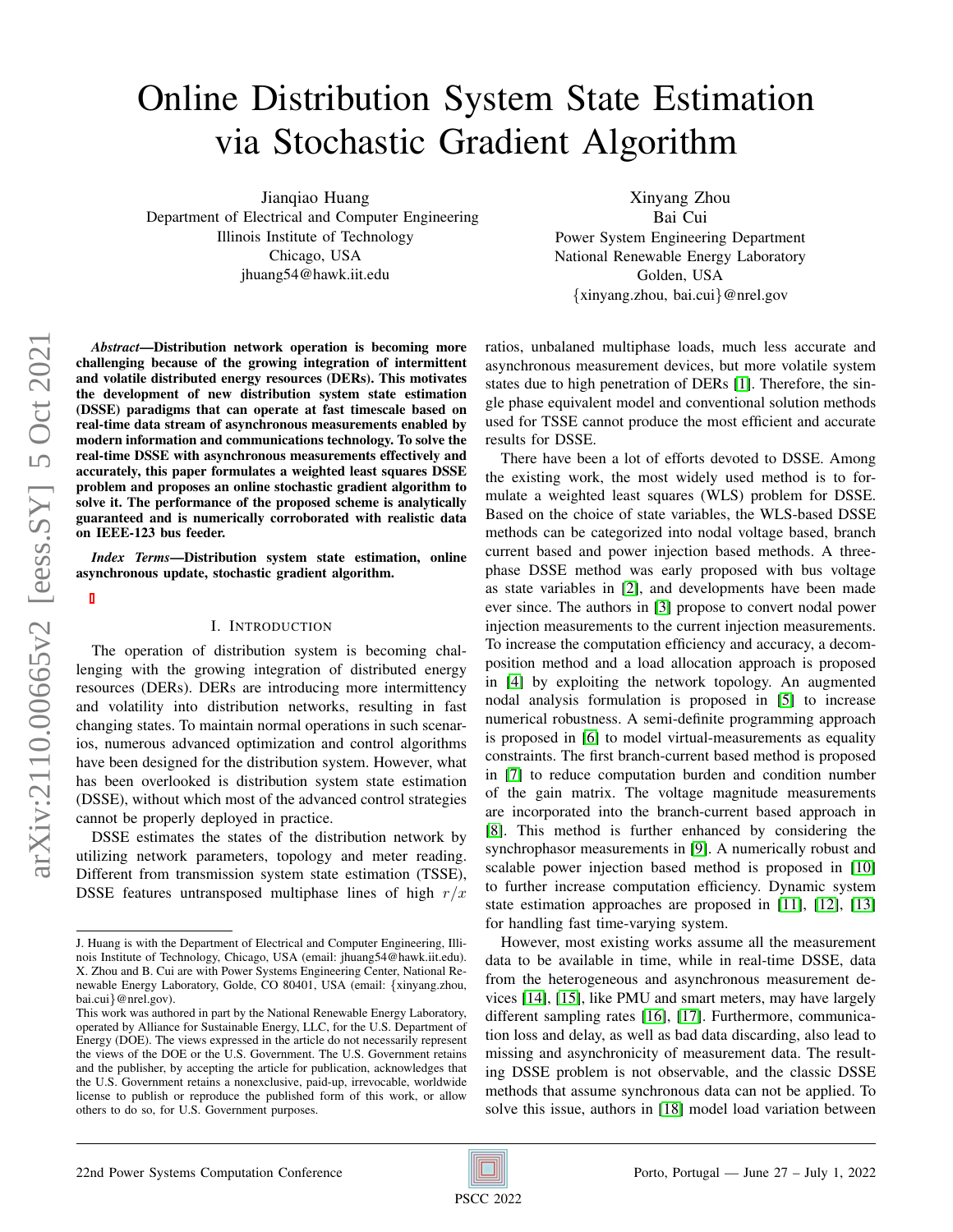two consecutive samples as a random variable following a normal distribution, and decrease measurement weights as time goes by. The authors in [\[19\]](#page-6-18) assume synchronization errors to follow normal distribution with zero mean so that they can be modeled as measurement errors and states can be estimated via WLS method. In [\[20\]](#page-6-19), outdated estimated states are used as measurements to ensure observability.

In this work, we do not make any assumption on the distribution of the load variation or synchronization error. We will formulate the DSSE as a time-varying weighted least squares (WLS) problem and propose to solve it via a stochastic gradient descent algorithm instead of Gauss-Newton (GN) method. The stochastic gradient algorithm can accommodate for asynchronous stream of measurement data and deliver accurate estimation efficiently. Stability of the proposed algorithm theoretically proved and numerically illustrated.

The remainder of this paper is organized as follows. In Section [II,](#page-1-0) we introduce the notation, distribution system modeling, and the formulation of time-varying WLS. We next propose the stochastic gradient descent (SGD) algorithm for solving the real-time DSSE problem and provide the convergence analysis in Section [III.](#page-2-0) In Section [IV,](#page-5-0) the proposed algorithm is numerically tested on IEEE-123 bus feeder. We conclude the paper in Section [V.](#page-6-20)

#### <span id="page-1-0"></span>II. DISTRIBUTION SYSTEM STATE ESTIMATION

#### *A. Notations*

In this paper, we use bold letters to represent matrices, e.g., A, italic bold letters to represent vectors, e.g,  $A$  and  $a$ , and non-bold letters to represent scalars, e.g., A and a. For matrix **A**,  $A^{\top}$ ,  $A^{-1}$  and  $\tau(A)$  denote its transpose, inverse and smallest eigenvalue, respectively.  $diag(a)$  denotes a diagonal matrix with vector  $\boldsymbol{a}$  as its diagonal.  $\mathbb{E}[x]$  denotes the expected matrix with vector  $\boldsymbol{a}$  as its diagonal.  $\mathbb{E}[x]$  denotes the expected value of random variable  $x$ .  $\mathbf{i} := \sqrt{-1}$  is used as the imaginary unit.

#### *B. Distribution system*

We consider a multiphase distribution system denoted by a graph  $G = \{V_0, E\}$ , where  $V_0 = \{0\} \cup V = \{0\} \cup \{1, 2, ..., N\}$ with bus 0 being the slack bus and the set of  $V$  collecting the rest buses, and  $\mathcal{E} = \{(i, j) \subseteq \mathcal{V}_0 \times \mathcal{V}_0\}$  denotes the set of lines between buses. Each bus has up to three available phases. We define each phase of a bus in  $V$  as a node, and define the set of all the nodes as  $\mathcal{N} := \{1, ..., n\}$  where *n* is the total number of nodes in the system. Denote by  $\mathcal{N}^l \subseteq \mathcal{N}$  the subset of all load nodes.

Similar to the buses, a line may have up to three available phases, each defined as a branch. A line with  $l$  phases features l-by-l admittance and impedance matrices. The admittance and impedance matrix for the line between bus  $i$  and  $j$  are denoted by  $y_{ij}$  and  $z_{ij} = r_{ij} + i x_{ij}$ , respectively. Let  $\mathcal{V}_i$  denote the set of adjacent buses of bus i and  $\mathcal{I}_i$  the set of nodes within bus  $i$ . Then the bus admittance matrix  $Y$  can be characterized by its submatrix  $\mathbf{Y}(\mathcal{I}_i, \mathcal{I}_j)$  corresponding to any  $(i, j) \in \mathcal{E}$  as:

$$
\mathbf{Y}(\mathcal{I}_i, \mathcal{I}_j) = \begin{cases} \mathbf{0}, & \text{if } j \neq i, \text{and } j \notin \mathcal{V}_i, \\ -\mathbf{y}_{ij}, & \text{if } j \in \mathcal{V}_i, \\ \sum_{k \in \mathcal{V}_i} \mathbf{y}_{ik}, & i = j. \end{cases}
$$

Also see [\[21\]](#page-6-21) for more details of multiphase distribution system modeling.

#### *C. Formulation of DSSE*

In DSSE, the measurement model for a distribution system is expressed as follows,

$$
y = h(z) + e,\tag{1}
$$

where  $y \in \mathbb{R}^m$ ,  $z \in \mathbb{R}^{2n}$ ,  $e \in \mathbb{R}^m$  denote the vector of measurements, state variables.

*1) Measurements:* For a distribution system, the measurements usually include virtual-measurements, real-time measurements and pseudo-measurements. The virtual-measurements are referred to the known knowledge of zero-injection nodes without any load or generation. The real-time measurements are sampled by a limited number of phasor measurement units and smart meters. Both virtualmeasurements and real-time measurements are assumed to have very small standard deviation [\[22\]](#page-6-22). Meanwhile, most of the load nodes in the distribution system do not have real-time measurements. To have an observable real-time DSSE problem, pseudo-measurements for load nodes are estimated from historical load data with very large standard deviation [\[23\]](#page-6-23).

*2) System States:* System states are the set of parameters that can be used to determine all system parameters. In power system, the state variable  $z$  can be nodal complex voltage [\[2\]](#page-6-1), branch complex current [\[7\]](#page-6-6) or nodal complex power injection [\[10\]](#page-6-9). Accordingly, we have nodal-voltage based, branch-current based and power injection based DSSE [\[24\]](#page-6-24). Both the nodal-voltage based and branch-current based DSSE can be formulated in polar and rectangular coordinate, while the power injection based DSSE is formulated in rectangular coordinate. The methods to solve the three categories of DSSE are as follow. Nodal-voltage-based DSSE directly applies the WLS method. Branch-current-based DSSE computes the equivalent current injection and updates residuals before applying WLS method, and updates nodal complex voltage through a forward sweep calculation after the WLS method in each iteration. See [\[10\]](#page-6-9) for the details of the algorithm of power injection based DSSE.

*3) Weighted Least Squares:* Weighted least squares (WLS) estimator is the most popular one among the existing DSSE methods. Based on the assumption that the measurement errors are independent random variables of normal distribution, WLS estimator can achieve the maximized joint probability distribution, or the weighted sum of squared residuals:

<span id="page-1-1"></span>
$$
\min_{\mathbf{z}} \quad \frac{1}{2}(\mathbf{y}-\mathbf{h}(\mathbf{z}))^{\top}\mathbf{W}(\mathbf{y}-\mathbf{h}(\mathbf{z})), \tag{2}
$$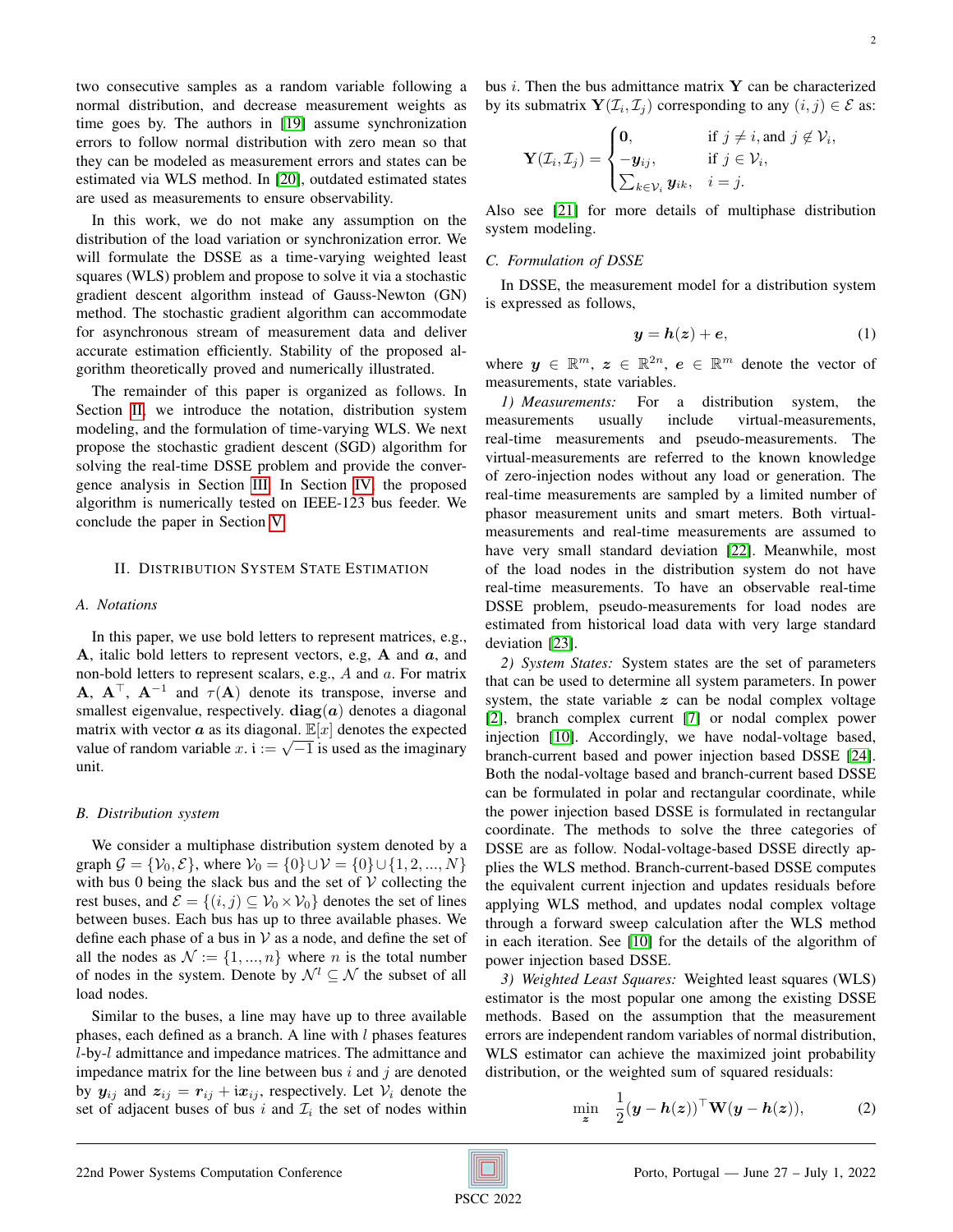where  $\mathbf{W} = \text{diag}\{1/\sigma_1^2, \dots, 1/\sigma_m^2\} \in \mathbb{R}^{m \times m}$  is a diagonal weight matrix with the diagonal elements being the reciprocal of the variance of the corresponding measurement errors, reflecting the accuracy of the associated meters. Therefore, the real-time measurements and virtual measurements are assigned with small variance, while the pseudo-measurements are assigned with large variance. We therefore have the following assumption on observability of [\(2\)](#page-1-1).

# <span id="page-2-7"></span>Assumption 1. *The distribution system is fully observable.*

Full observability of the distribution system can be achieved by using the power injection pseudo-measurements and virtual measurements.

#### *D. Conventional Gauss-Newton Algorithm*

To solve for WLS problem [\(2\)](#page-1-1), iterative Gauss-Newton (G-N) algorithm is usually applied based on solving its first-order optimality condition:

$$
-\mathbf{H}^{\top}\mathbf{W}\big(\mathbf{y}-\mathbf{h}(\mathbf{z})\big)=\mathbf{0}_{2n},\tag{3}
$$

where  $\mathbf{H} \in \mathbb{R}^{m \times 2n}$  denotes the Jacobian matrix of  $h(z)$  with respect to z. Denote the state at the iteration k by  $z(k)$  and the first-order Taylor series approximation of [\(3\)](#page-2-1) around the state  $z(k)$  yields:

<span id="page-2-2"></span>
$$
\boldsymbol{z}(k+1) = \boldsymbol{z}(k) + \mathbf{G}^{-1} \mathbf{H}^{\top} \mathbf{W} (\boldsymbol{y} - \boldsymbol{h}(\boldsymbol{z}(k))) \tag{4}
$$

where  $G = H^{\top}WH$  is defined as the gain matrix.  $z(k)$ is the solution vector at the  $k$ th iteration. [\(4\)](#page-2-2) is known as the iterative Gauss-Newton (G-N) algorithm. The algorithm is repeated until the stopping criterion is satisfied.

#### *E. Motivation for Real-Time DSSE Development*

We have so far discussed about the state estimation based on a single batch of the measurements, i.e., offline DSSE. In realtime operation, however, control center may receive temporal series of snapshots of measurements. To track the system states in real-time, the WLS problem [\(2\)](#page-1-1) is next reformulated for any time  $t$  as:

<span id="page-2-3"></span>
$$
\min_{\mathbf{z}_t} \quad \frac{1}{2}(\mathbf{y}_t - \mathbf{h}(\mathbf{z}_t))^{\top} \mathbf{W}_t(\mathbf{y}_t - \mathbf{h}(\mathbf{z}_t)), \tag{5}
$$

where  $y_t \in \mathbb{R}^m$ ,  $z_t \in \mathbb{R}^{2n}$ ,  $\mathbf{W}_t \in \mathbb{R}^m$  denote the vector of measurements, state variables and weight matrix at time  $t$ . Similarly, we can implement the G-N algorithm to the realtime WLS problem for each time  $t$ .

However in practice, when faster estimation is desired, we may not be able to finish computing all iterations at time  $t$ given limited computation capability. More importantly, we may not obtain the whole batch of measurement  $y_t$  due to asynchronous measurement and communication delays, rendering the G-N updates slow or even infeasible. To address this issue, we will propose a new real-time DSSE paradigm based on stochastic gradient algorithm.

# <span id="page-2-0"></span>III. SOLVE REAL-TIME DSSE VIA STOCHASTIC GRADIENT DESCENT

One way to significantly improve the timeliness of the DSSE solvers is to take advantage of the asynchronous measurement data, instead of waiting for the whole batch of measurement data to start computation. However, the asynchronous measurements from heterogeneous measurement devices pose a challenge to the G-N algorithm, because the number of realtime measurements at each interval is less than the number of state variables and thus the G-N algorithm cannot be properly executed. To solve this issue, we propose a realtime SGD algorithm, which does not require the whole batch of measurement data for computation at each iteration, and guarantees provable performance.

# *A. Online Gradient Algorithm*

We first propose a gradient algorithm which runs sufficient iterations until convergence for each  $t$  to completely solve  $(5)$ :

<span id="page-2-4"></span>
$$
\mathbf{z}_t(k+1) = \mathbf{z}_t(k) - \epsilon \mathbf{H}^\top \mathbf{W}_t(\mathbf{h}(\mathbf{z}_t(k)) - \mathbf{y}_t), \qquad (6)
$$

<span id="page-2-1"></span>where  $\epsilon$  is a constant stepsize and  $\mathbf{H}^{\top} \mathbf{W}_t(\mathbf{h}(\mathbf{z}_t(k)) - \mathbf{y}_t)$  is the gradient of [\(5\)](#page-2-3) evaluated at  $z_t(k)$ . Such gradient updates can be shown to converge to the solutions of [\(5\)](#page-2-3) given small enough stepsize  $\epsilon$  [\[10\]](#page-6-9).

In scenarios where we may only have time to run limited iterations from t to  $t + 1$ , e.g., 1 iteration for each t, we can hardly expect [\(6\)](#page-2-4) to converge in time. Therefore, we propose the following online gradient descent method for time slot  $t$ with a constant stepsize  $\epsilon$ :

<span id="page-2-6"></span>
$$
\boldsymbol{z}_t = \boldsymbol{z}_{t-1} - \epsilon \mathbf{H}^\top \mathbf{W}_t (\boldsymbol{h}(\boldsymbol{z}_{t-1}) - \boldsymbol{y}_t). \tag{7}
$$

Note that at each time t, the algorithm is initialized at  $z_{t-1}$  and the gradient is calculated based on the current measurement  $y_t$ . We summarize the online gradient-based DSSE (GD) algorithm in Algorithm [1.](#page-2-5)

<span id="page-2-5"></span>

| Algorithm 1 Online Gradient Algorithm for DSSE                |  |  |  |
|---------------------------------------------------------------|--|--|--|
| Estimator runs in real time with a constant stepsize $\eta$ : |  |  |  |
| repeat                                                        |  |  |  |
| 1) Receive a whole batch of measurements $\mathbf{u}_t$ .     |  |  |  |
| 2) Undate weight matrix $W_{\ell}$ and evaluates measureme    |  |  |  |

- 2) Update weight matrix  $W_t$  and evaluates measurement function  $h(z_{t-1})$ .
- 3) Update system states with gradient step [\(7\)](#page-2-6).
- 4) Move on to the next time step  $t \leftarrow t + 1$ .

until being ended.

## *B. Stochastic Gradient Algorithm*

The scenario used in Algorithm [1](#page-2-5) is rather ideal, namely, we have assumed that a whole batch of measurement data can be obtained for gradient update at each time  $t$ . In practice, however, asynchronous measurement and communication delay and loss prevent us from collecting the entire batch of measurement in time. Assume that we only collect  $m_t \le m$ measurements at time  $t$ , rendering the standard gradient updates [\(7\)](#page-2-6) incomplete. In order to avoid waiting for the entire

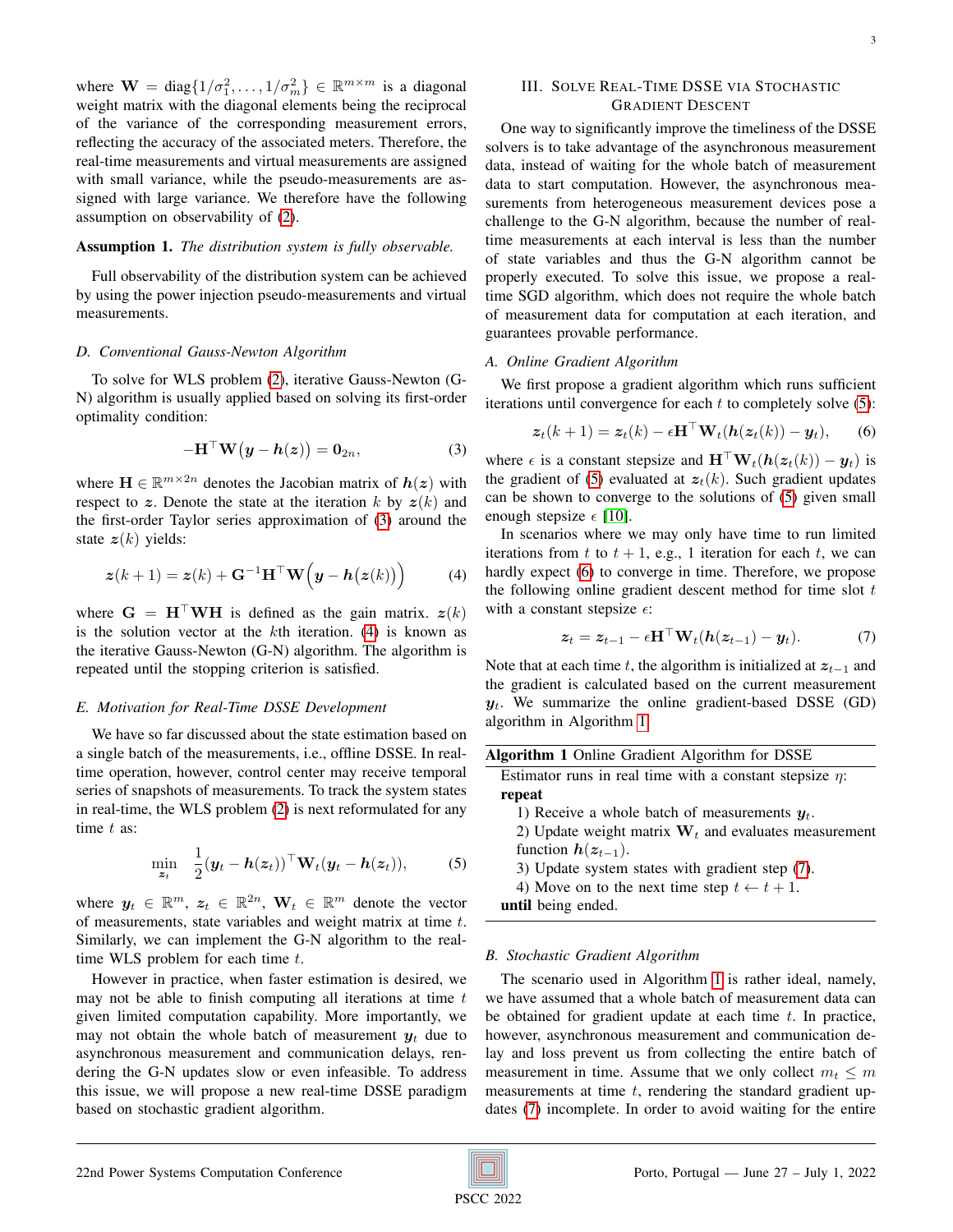batch of measurement to arrive and to provide timely updates of the system states, we propose to use stochastic gradient to update with available incomplete measurement data as follows:

$$
\boldsymbol{z}_t = \boldsymbol{z}_{t-1} - \epsilon \mathbf{H}_t^s (\boldsymbol{z}_{t-1})^\top \mathbf{W}_t^s (\boldsymbol{h}_t^s (\boldsymbol{z}_{t-1}) - \boldsymbol{y}_t), \qquad (8)
$$

where  $y_t \in \mathbb{R}^{m_t}$  is the available measurement vector at time t,  $\mathbf{W}_t^s \in \mathbb{R}^{m_t \times m_t}$  is the submatrix of the weight matrix corresponding to the available measurement,  $h_t^s(z_{t-1})$  :  $\mathbb{R}^{2n}$  →  $\mathbb{R}^{m_t}$  and  $\mathbf{H}_{t}^{s}(z_{t-1}) \in \mathbb{R}^{m_t \times 2n}$  denote the partial measurement functions and the measurement Jacobian matrix corresponding to the available measurements at time t evaluated at  $z_{t-1}$ .

We execute dynamic [\(8\)](#page-3-0) in real time to generate Algorithm [2.](#page-3-1) The algorithm repeats the following two steps after the arrival of  $m_t$  measurements. First, the estimator updates measurement Jacobian matrix, weight matrix and evaluates measurement residuals. Second, estimator updates state variables with one SGD step.

<span id="page-3-1"></span>

| <b>Algorithm 2</b> Online SGD Algorithm for DSSE |                                                                                                                 |  |  |  |  |
|--------------------------------------------------|-----------------------------------------------------------------------------------------------------------------|--|--|--|--|
|                                                  | Estimator runs in real-time with a constant stepsize $\eta$ :                                                   |  |  |  |  |
|                                                  | repeat                                                                                                          |  |  |  |  |
|                                                  | $\mathbf{1} \setminus \mathbf{D}$ $\mathbf{1}$ $\mathbf{1}$ $\mathbf{1}$ $\mathbf{C}$ $\mathbf{1}$ $\mathbf{1}$ |  |  |  |  |

1) Receive a batch of measurements  $y_t$ .

2) Updates Jacobian matrix  $\mathbf{H}_{t}^{s}$ , weight matrix  $\mathbf{W}_{t}^{s}$  and evaluates measurement function  $h_t^s(z_{t-1})$ .

3) Update system states with stochastic gradient step [\(8\)](#page-3-0)

4) Move on to the next time step  $t \leftarrow t + 1$ . until being ended.

#### *C. Convergence Analysis*

In this subsection, we will show the convergence of SGD algorithm [\(8\)](#page-3-0) with a fixed stepsize. Because the (stochastic) gradient used in [\(8\)](#page-3-0) corresponds to a nonconvex optimization problem [\(5\)](#page-2-3) whose optimality and gradient dynamics are difficult to characterize, for convergence analysis we use the convex counterpart of [\(5\)](#page-2-3) by replacing the nonlinear function  $h$  with its linearization  $H$  as follows:

<span id="page-3-2"></span>
$$
\min_{\mathbf{z}_t} \quad \frac{1}{2} (\mathbf{y}_t - \mathbf{H} \cdot \mathbf{z}_t)^\top \mathbf{W}_t (\mathbf{y}_t - \mathbf{H} \cdot \mathbf{z}_t). \tag{9}
$$

The gradient dynamics for solving [\(9\)](#page-3-2) is written as:

$$
\mathbf{z}_t = \mathbf{z}_{t-1} - \epsilon \mathbf{H}^\top \mathbf{W}_t (\mathbf{H} \cdot \mathbf{z}_{t-1} - \mathbf{y}_t), \tag{10}
$$

which can be proved to converge asympototically to the solution of [\(9\)](#page-3-2).

For ease of expression, we use the notations defined in the following table in our proof.

We proceed with the following reasonable assumptions for analytical characterization.

Assumption 2. *The discrepancy between the gradient of* [\(9\)](#page-3-2) *and the gradient in* [\(7\)](#page-2-6) *is bounded for any feasible* z*. Consequently, we have*

<span id="page-3-5"></span>
$$
\|\tilde{f}(\boldsymbol{z};\boldsymbol{\xi}) - f(\boldsymbol{z};\boldsymbol{\xi})\|^2 \leq \Delta_1, \ \forall t. \tag{11}
$$

<span id="page-3-0"></span>

| <b>NOMENCLATURE</b>                    |                                                                                                     |  |  |  |
|----------------------------------------|-----------------------------------------------------------------------------------------------------|--|--|--|
| $f(z_t)$                               | gradient of (9): $\mathbf{H}^\top \mathbf{W}_t (\mathbf{H} \cdot \mathbf{z}_{t-1} - \mathbf{y}_t);$ |  |  |  |
| $\tilde{f}(\boldsymbol{z}_t)$          | gradient in (7): $\mathbf{H}^\top \mathbf{W}_t(\mathbf{h}(\mathbf{z}_{t-1}) - \mathbf{y}_t);$       |  |  |  |
| $f_t(z_t;\boldsymbol{\xi}_t)$          | stochastic gradient of (9):                                                                         |  |  |  |
|                                        | ${\bf H}_t^s({\bm z}_{t-1})^{\top}{\bf W}_t^s({\bf H}_t^s \cdot {\bm z}_{t-1} - {\bm y}_t);$        |  |  |  |
| $\tilde{f}_t(z_t;\boldsymbol{\xi}_t)$  | stochastic gradient in (8):                                                                         |  |  |  |
|                                        | ${\bf H}_t^s({\bm{z}}_{t-1})^\top {\bf W}_t^s({\bm{h}}_t^s({\bm{z}}_{t-1})-{\bm{y}}_t);$            |  |  |  |
| $\boldsymbol{z}_t^*$                   | optimal solution of (9);                                                                            |  |  |  |
| $\tilde{z}_{{\scriptscriptstyle f}}^*$ | optimal solution of (5).                                                                            |  |  |  |

TABLE I

*where*  $f(z;\xi)$  *and*  $\tilde{f}(z;\xi)$  *denote the stochastic gradients of* [\(9\)](#page-3-2) *and* [\(5\)](#page-2-3)*, respectively.* ξ *denotes the randomness introduced by the SGD algorithm.*

Assumption 3. *The expected value of the squared* L2 *norm for the stochastic gradient is bounded for any feasible* z*. As a result, we have*

<span id="page-3-4"></span>
$$
\mathbb{E}[\|f(z;\xi)\|^2] \le \sigma_f^2. \tag{12}
$$

Assumption 4. *The difference of the optimal solutions of* [\(9\)](#page-3-2) *between two consecutive time slots is bounded,*

<span id="page-3-6"></span>
$$
||z_{t+1}^* - z_t^*|| \le \Delta_z, \forall t. \tag{13}
$$

<span id="page-3-3"></span>**Assumption 5.** The discrepancy between  $\tilde{z}_t^*$ , the optimal solution of  $(5)$ *, and*  $z_t^*$ *, the optimal solution of*  $(9)$ *, is very small.*

Under the Assumption [1,](#page-2-7) the gain matrix  $\mathbf{H}^\top \mathbf{W}_t \mathbf{H}$  is positive definite given the complete measurements. As the gain matrix is the Hessian matrix of [\(9\)](#page-3-2), the optimization problem [\(9\)](#page-3-2) is strongly convex. Denotes by  $\tau_t$  the smallest eigenvalue of the gain matrix  $H^{\dagger}W_tH$  for notational simplicity, and we have the following lemma.

**Lemma 1.** For any feasible  $z_t$  and  $z'_t$ , one has:

$$
\big(f(\boldsymbol{z}_t) - f(\boldsymbol{z}'_t)\big)^\top(\boldsymbol{z}_t - \boldsymbol{z}'_t) \geq \tau_t \| \boldsymbol{z}_t - \boldsymbol{z}'_t \|^2 \geq \tau_1 \| \boldsymbol{z}_t - \boldsymbol{z}'_t \|^2,\tag{14}
$$

*where denote by*  $\tau_1$  *the lower bound of the smallest eigenvalue of any gain matrix.*

Lemma 2 (Unbiased Estimation [\[25\]](#page-6-25)). *Stochastic gradient*  $f(z; \xi_t)$  *is an unbiased estimate of the full gradient*  $f(z)$  *given*  $\{\xi_1, \xi_2, ..., \xi_{t-1}\}\$ *, i.e.,* 

<span id="page-3-7"></span>
$$
\mathbb{E}[f(z; \xi_t)|\xi_1, ..., \xi_{t-1}] = f(z). \tag{15}
$$

Denote by  $\eta$  the constant stepsize of the SGD algorithm, and we have the following theorem.

<span id="page-3-9"></span>Theorem 3 (Convergence). *Under the Assumptions [1](#page-2-7)[–5,](#page-3-3) if the constant stepsize satisfies*  $0 < \eta \leq \frac{1}{2\tau_1}$ *, then the proposed algorithm achieves:*

<span id="page-3-8"></span>
$$
\lim_{t \to \infty} \mathbb{E}[\|z_t^* - z_t\|^2] = \frac{\eta^2 \sigma_f^2 + \eta^2 \Delta_1 + \Delta_z}{2\eta \tau_1},
$$
 (16)

22nd Power Systems Computation Conference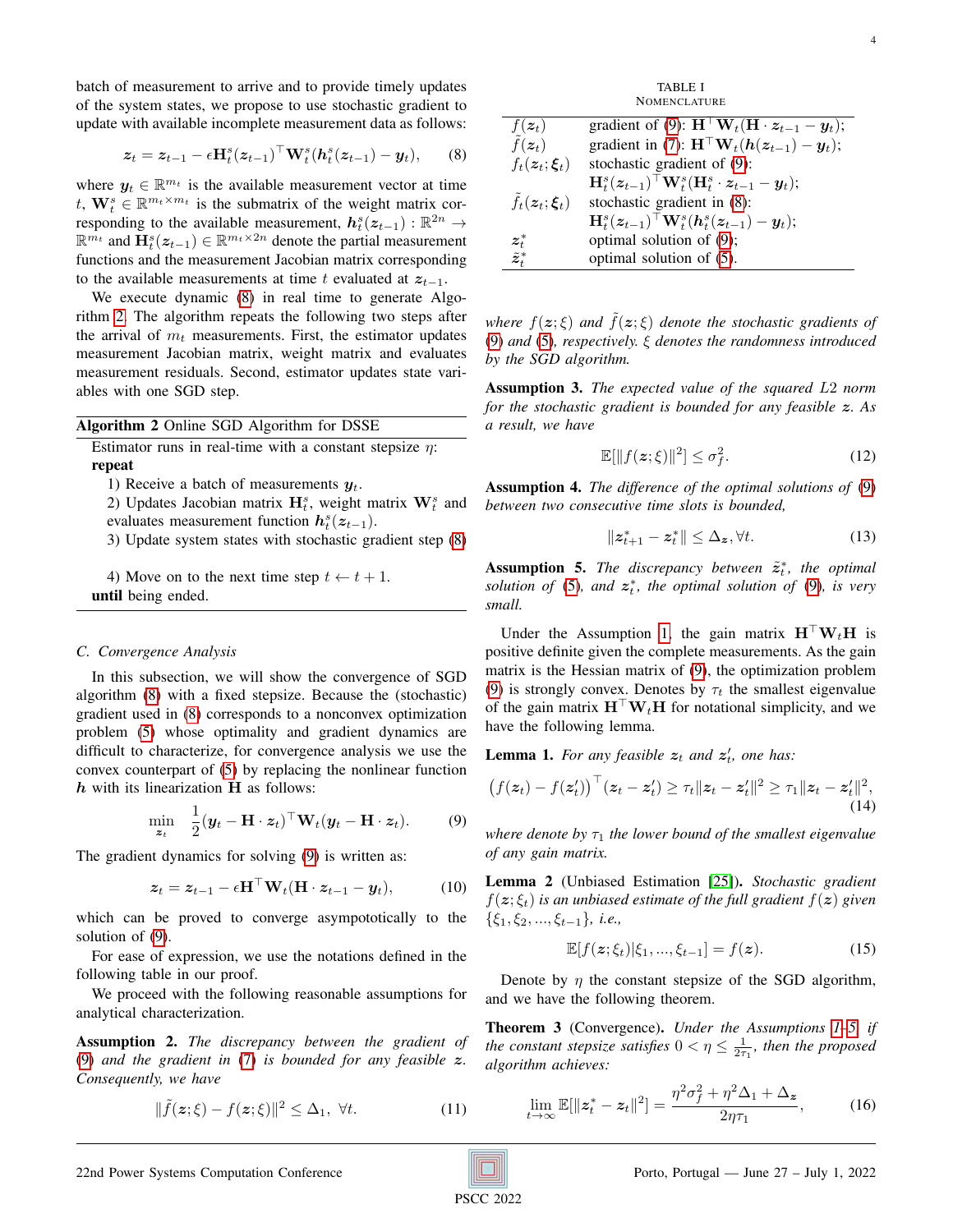$where$   $z_t^*$  *and*  $z_t$  *denote the optimal solution of* [\(9\)](#page-3-2) *and the one obtained via the proposed online SGD algorithm at time* t*.*

*Proof.* From the SGD algorithm, we have

$$
||z_{t+1} - z_{t+1}^*||^2
$$
  
\n
$$
= ||z_{t+1} - z_t^* - (z_{t+1}^* - z_t^*)||^2
$$
  
\n
$$
\leq ||z_t - \eta \tilde{f}(z_t; \xi_t) - z_t^* - (z_{t+1}^* - z_t^*)||^2
$$
  
\n
$$
\leq ||z_t - \eta \tilde{f}(z_t; \xi_t) - z_t^*||^2 + ||z_{t+1}^* - z_t^*||^2
$$
  
\n
$$
= ||z_t - z_t^* - \eta f(z_t; \xi_t) + \eta f(z_t; \xi_t) - \eta \tilde{f}(z_t; \xi_t)||^2
$$
  
\n
$$
+ ||z_{t+1}^* - z_t^*||^2
$$
  
\n
$$
\leq ||z_t - z_t^* - \eta f(z_t; \xi_t)||^2
$$
  
\n
$$
+ \eta^2 ||f(z_t; \xi_t) - \tilde{f}(z_t; \xi_t)||^2 + ||z_{t+1}^* - z_t^*||^2
$$
  
\n
$$
= ||z_t - z_t^*||^2 + \eta^2 ||f(z_t; \xi_t)||^2
$$
  
\n
$$
- 2\eta(z_t - z_t^*)^\top f(z_t; \xi_t)
$$
  
\n
$$
+ \eta^2 ||f(z_t; \xi_t) - \tilde{f}(z_t; \xi_t)||^2 + ||z_{t+1}^* - z_t^*||^2
$$
 (17)

The first inequality comes from the nonexpansiveness of projection operation, the second and the third from the triangle inequality of the norm. Taking expectation on both sides of [\(17\)](#page-4-0) gives:

$$
\mathbb{E}[\|\mathbf{z}_{t+1} - \mathbf{z}_{t+1}^*\|^2] \n\leq \mathbb{E}[\|\mathbf{z}_t - \mathbf{z}_t^*\|^2] + \eta^2 \mathbb{E}[\|f(\mathbf{z}_t; \xi_t)\|^2] \n- 2\eta \mathbb{E}[(\mathbf{z}_t - \mathbf{z}_t^*)^\top f(\mathbf{z}_t; \xi_t)] \n+ \eta^2 \mathbb{E}[\|f(\mathbf{z}_t; \xi_t) - \tilde{f}(\mathbf{z}_t; \xi_t)\|^2] + \|\mathbf{z}_{t+1}^* - \mathbf{z}_t^*\|^2 \n= \mathbb{E}[\|\mathbf{z}_t - \mathbf{z}_t^*\|^2] + \eta^2 \sigma_f^2 - 2\eta \mathbb{E}[(\mathbf{z}_t - \mathbf{z}_t^*)^\top f(\mathbf{z}_t))] \n+ \eta^2 \Delta_1^2 + \Delta_{\mathbf{z}} \n\tag{18}
$$

where the first equality comes from  $(12)$ ,  $(11)$ ,  $(13)$ . The third term of RHS of the first equality can be expressed by the unbiased estimate as follows,

$$
2\eta \mathbb{E}[(z_t - z_t^*)^\top f(z_t, \xi_t)]
$$
  
=2\eta \mathbb{E}[\mathbb{E}[(z\_t - z\_t^\*)^\top f(z\_t, \xi\_t)|\xi\_1, \xi\_2, ..., \xi\_{t-1}]]  
=2\eta \mathbb{E}[(z\_t - z\_t^\*)^\top \mathbb{E}[f(z\_t, \xi\_t)|\xi\_1, \xi\_2, ..., \xi\_{t-1}]]  
=2\eta \mathbb{E}[(z\_t - z\_t^\*)^\top f(z\_t)] (19)

We substitute RHS of [\(19\)](#page-4-1) for  $2\eta \mathbb{E}[(z_t - z_t^*)^\top f(z_t)]$  into [\(18\)](#page-4-2) to obtain,

$$
\mathbb{E}[\|z_{t+1} - z_{t+1}^*\|^2] \n= \mathbb{E}[\|z_t - z_t^*\|^2] + \eta^2 \sigma_f^2 - 2\eta \mathbb{E}[(z_t - z_t^*)^\top f(z_t))] \n+ \eta^2 \Delta_1^2 + \Delta_z \n\leq \mathbb{E}[\|z_t - z_t^*\|^2] + \eta^2 \sigma_f^2 - 2\eta \tau_1 \mathbb{E}[\|z_t - z_t^*\|^2] \n+ \eta^2 \Delta_1^2 + \Delta_z \n= (1 - 2\eta \tau_1) \mathbb{E}[\|z_1 - z_1^*\|^2] + (\eta^2 \sigma_f^2 + \eta^2 \Delta_1 + \Delta_z) \n\leq (1 - 2\eta \tau_1)^t \mathbb{E}[\|z_1 - z_1^*\|^2] \n+ \frac{1 - (1 - 2\eta \tau_1)^t}{2\eta \tau_1} (\eta^2 \sigma_f^2 + \eta^2 \Delta_1 + \Delta_z)
$$
\n(20)

where the first inequality comes from [\(14\)](#page-3-7) and the second inequality is obtained by repeating all the previous steps for t times.

For  $0 < \eta \leq \frac{1}{2\tau_1}$ , one has  $0 \leq 1 - 2\eta \tau_1 < 1$ , so [\(16\)](#page-3-8) follows.

#### $\Box$

## *D. Power Injection Based DSSE*

The modern distribution system will features a lot of zero injection nodes. The power injection measurements of these nodes are accurate, so their weights will be infinite or set very large values for the nodal-voltage based DSSE method. It brings in numerical issue. To circumvent such a problem, the branch-current based DSSE [\[7\]](#page-6-6) and power injection based DSSE [\[10\]](#page-6-9) are proposed. Based on the numerical study, both approaches achieve similar estimation accuracy, but the latter approach is more efficient. Therefore, we adopt the formulation of the latter approach in this paper.

<span id="page-4-0"></span>We select nodal power injection  $[p^\top, q^\top]^\top$  for all nodes as the state variables z. Denote by  $\hat{v}_{i,t}$  voltage magnitude measurement for any node i collected in the set  $\mathcal{M}_t^v$  and by  $(\hat{p}_{i,t}, \hat{q}_{i,t})$  load pseudo-measurement for any node i collected in the load set  $\mathcal{N}^l$ . Then problem [\(5\)](#page-2-3) is reformulated as:

$$
\min_{\boldsymbol{p}_t, \boldsymbol{q}_t \in \mathcal{N}^l} \left( \frac{(p_{i,t} - \hat{p}_{i,t})^2}{2\sigma_{p_i}^2} + \frac{(q_{i,t} - \hat{q}_{i,t})^2}{2\sigma_{q_i}^2} \right) + \sum_{i \in \mathcal{M}^v} \frac{(v_{i,t} - \hat{v}_{i,t})^2}{2\sigma_{v_i}^2} (21a)
$$

$$
\text{s.t.} \quad \boldsymbol{v}_t = \boldsymbol{g}(\boldsymbol{p}_t, \boldsymbol{q}_t), \tag{21b}
$$

$$
(\boldsymbol{p}_t, \boldsymbol{q}_t) \in \Omega_t,\tag{21c}
$$

<span id="page-4-2"></span>where  $g$  denotes the nonlinear power flow equations, and  $\Omega_t = \mathsf{X}_{i \in \mathcal{N}} \Omega_{i,t}$  with  $\Omega_{i,t} = \mathbb{R}^2, \forall i \in \mathcal{N}^l$  for pseudomeasurement and  $\Omega_{i,t} = \{0,0\}, \forall i \in \mathcal{N} \setminus \mathcal{N}^l$  for virtual measurement. Virtual measurements are zero power injections of the nodes without any load. These measurements are accurate, so we assign state variables of the nodes without any load zero.

The proposed stochastic gradient algorithm is implemented as follows:

<span id="page-4-4"></span><span id="page-4-1"></span>
$$
p_{i,t+1} = p_{i,t} - \epsilon \Big( \sum_{j \in \mathcal{M}_t^v} \frac{\partial v_j}{\partial p_i} \frac{(v_{j,t} - \hat{v}_{j,t})}{\sigma_{v_j}^2} + \frac{(p_{i,t} - \hat{p}_{i,t})}{\sigma_{p_i}^2} \Big),
$$
  

$$
i \in \mathcal{N}^l, \qquad (22a)
$$
  

$$
q_{i,t+1} = q_{i,t} - \epsilon \Big( \sum \frac{\partial v_j}{\partial p_i} \frac{(v_{j,t} - \hat{v}_{j,t})}{\sigma_{v,t}^2} + \frac{(q_{i,t} - \hat{q}_{i,t})^2}{\sigma_{v,t}^2} \Big).
$$

$$
q_{i,t+1} = q_{i,t} - \epsilon \Big( \sum_{j \in \mathcal{M}_t^v} \frac{\partial v_j}{\partial p_i} \frac{(v_{j,t} - v_{j,t})}{\sigma_{v_j}^2} + \frac{(q_{i,t} - q_{i,t})}{\sigma_{q_i}^2} \Big),
$$
  

$$
i \in \mathcal{N}^l, \qquad (22b)
$$

$$
(p_{i,t+1}, q_{i,t+1}) \in \{0, 0\}, \qquad \forall i \in \mathcal{N} \backslash \mathcal{N}^l, \quad (22c)
$$

<span id="page-4-3"></span>
$$
v_{t+1} = g(p_{t+1}, q_{t+1}), \tag{22d}
$$

where  $\mathcal{M}_t^v \subseteq \mathcal{M}^v$  denotes the subset of nodes whose real-time measurements of voltage magnitude are received by the control center at time  $t$ . There is no explicit expression of function  $q$ . Hence, we estimate the voltage magnitude in [\(22d\)](#page-4-3) with the power flow solution calculated by OpenDSS given the updated power injection for each t.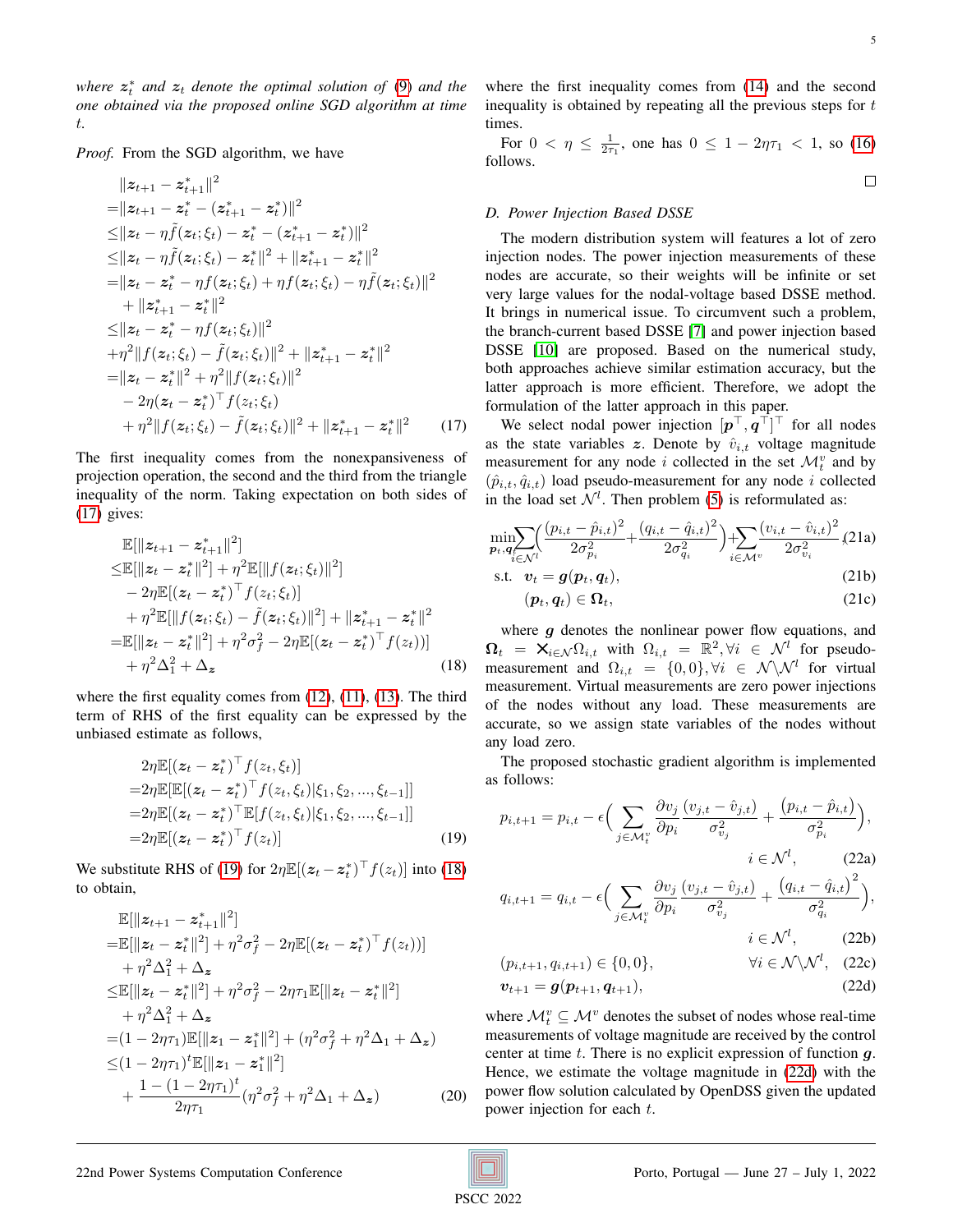As a specific case of [\(8\)](#page-3-0), dynamics [\(22\)](#page-4-4) follows the same convergence property as described in Theorem [3.](#page-3-9)

### IV. SIMULATION RESULTS

# <span id="page-5-0"></span>*A. Simulation Setup*

The numerical performance of the proposed online SGD algorithm is compared with the online GD algorithm [\(6\)](#page-2-4), denoted by GD, and [\(7\)](#page-2-6), denoted by GO, on a unbalance three-phase IEEE-123 bus feeder. We use the realistic load and solar irridiance data from feeders in Anatolia, California on a day of August in 2012. The data is of an one-second resolution[\[26\]](#page-6-26) from 6 a.m. to 6 p.m., amounting to 43,200 successive scenarios; see Fig. [1](#page-5-1) for the real power injection of PV and load profile of one node. Measurements are obtained by adding Gaussian noise of normal distribution to the true power flow solution solved via OpenDss. We randomly place voltage meters on 12% of all the nodes. The standard deviations of the 29 voltage measurements are 0.01 p.u. All the load nodes have pseudo-measurements with 50% error [\[6\]](#page-6-5), [\[9\]](#page-6-8). At each second, only one voltage magnitude and three pairs of power injection measurements are sent to the estimator. All the simulations are conducted on an HP ENVY NOTEBOOK with processor Intel®Core (TM) i7-6500CPU 2.5 GHz, RAM 8.0 GB and 64-bit operating system, running Matlab R2016a on Windows 10 Home Version.



<span id="page-5-1"></span>Fig. 1. Real-time PV (upper) and load profile (lower) with 1 second temporal granularity.

## *B. Numerical Tests*

*1) Tracking the fast changing system states:* We present the true voltage magnitude of a randomly selected node and its estimation via the proposed SGD scheme and online GD algorithms at every second in Fig. [2,](#page-5-2) where the blue curve represent the true voltage magnitude, while the yellow, purple and red dash curves represent the estimation voltages via GO, GD and SGD algorithms. In the plot, most of the blue curve is covered by the yellow curve, which implies that GO algorithm can track fast changing states very well. The accuracy is due to the complete access to the real-time measurements. The small mismatches between the blue and red curves validate that the SGD algorithm can track the voltage magnitudes accurately in real-time DSSE.



<span id="page-5-2"></span>Fig. 2. Comparison of the voltage estimation updated by the online stochastic gradient and gradient algorithms.

*2) Stability:* The real-time average error of the voltage estimation is presented in Fig. [3,](#page-5-3) where the blue, red and yellow lines represent the voltage estimation errors of SGD, GD and GO algorithms. The average error of voltage estimation for GO is less than that of SGD and GD. In a lot of cases, the averge error of voltage estimation of GD is smaller than SGD as it accesses to all the available real-time measurements at every second with the requirement of synchronizing all the measurement devices. However, the SGD does not need the requirement, and its average error is less than 1% for most of the samples during the 12-hour interval.



<span id="page-5-3"></span>Fig. 3. Real-time average error of the voltage estimation for SGD, GD and GO at every second.

*3) Accuracy and Computation Time:* In this subsection, we compare three aspects of the numerical results of SGD, GD and GO as follows: 1) the average computation time, 2) the average estimation error of the voltage magnitude per node, and 3) the average of the maximum estimation error of the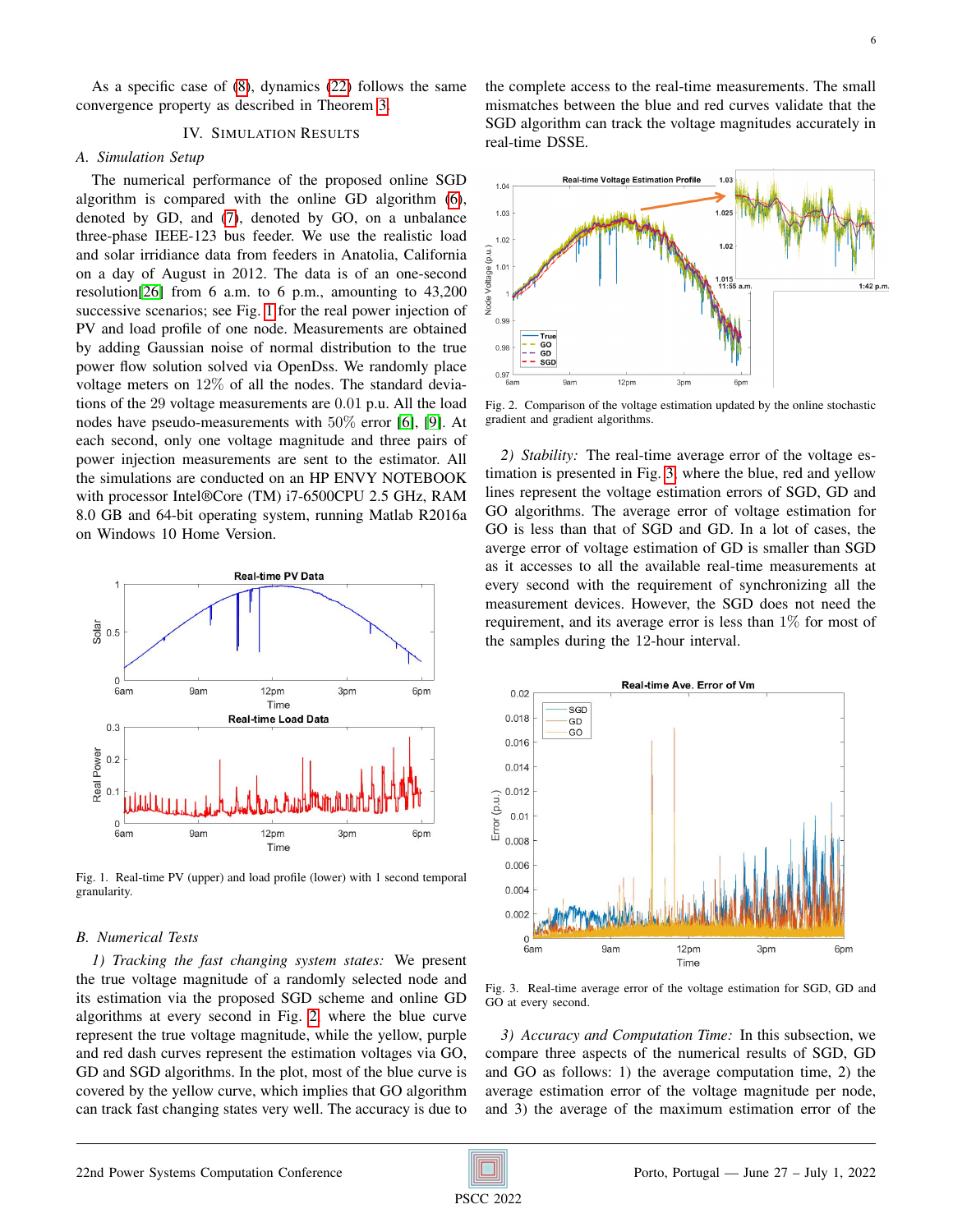voltage magnitude per sample. The comparison is presented in Table [II.](#page-6-27) The second row of the table presents the results of SGD. As we can see, the average error per node is  $2e^{-3}$ p.u., and the average maximal error per scenario is  $5.3e^{-3}$ p.u.. Both errors are less than  $1\%$ , and very close to the errors of GD and GO. The result shows that the proposed SGDbased DSSE algorithm achieves accurate voltage estimation. The average computation time of SGD per iteration is  $1.8e^{-3}$ seconds, much less than 1 second. Therefore, the accuracy and efficiency of the proposed SGD-based algorithm enables DSSE to handle a system featured with fast changing states with the asynchronous measurements in real-time.

<span id="page-6-27"></span>TABLE II COMPUTATION TIME AND ESTIMATION ERRORS OF VOLTAGE MAGNITUDES.

|            | Ave. Time (s) | Ave. Error (p.u.) | Ave. Max. Error (p.u.) |
|------------|---------------|-------------------|------------------------|
| <b>SGD</b> | $1.80e - 0.3$ | $3.0e - 0.3$      | $6.3e - 0.3$           |
| <b>GD</b>  | $1.80e - 0.3$ | $1.7e - 0.3$      | $4.3e - 0.3$           |
| GO         | 0.17          | $1.1e - 0.3$      | $2.8e - 0.3$           |

# V. CONCLUSION

<span id="page-6-20"></span>We have proposed an SGD-based real-time DSSE algorithm to process data stream of asynchronous measurements. The convergence analysis of the proposed algorithm has been established. The algorithm has been tested in an unbalanced three-phase IEEE-123 bus system under realistic solar and load data to effectively and accurately track fast-changing system states with asynchronous measurements.

## **REFERENCES**

- <span id="page-6-0"></span>[1] A. Primadianto and C.-N. Lu, "A review on distribution system state estimation," *IEEE Transactions on Power Systems*, vol. 32, no. 5, pp. 3875–3883, 2016.
- <span id="page-6-1"></span>[2] M. Baran and A. Kelley, "State estimation for real-time monitoring of distribution systems," *IEEE Transactions on Power Systems*, vol. 9, no. 3, pp. 1601–1609, 1994.
- <span id="page-6-2"></span>[3] C. Lu, J. Teng, and W.-H. Liu, "Distribution system state estimation," *IEEE Transactions on Power Systems*, vol. 10, no. 1, pp. 229–240, 1995.
- <span id="page-6-3"></span>[4] Y. Deng, Y. He, and B. Zhang, "A branch-estimation-based state estimation method for radial distribution systems," *IEEE Transactions on Power Delivery*, vol. 17, no. 4, pp. 1057–1062, 2002.
- <span id="page-6-4"></span>[5] F. Therrien, I. Kocar, and J. Jatskevich, "A unified distribution system state estimator using the concept of augmented matrices," *IEEE Transactions on Power Systems*, vol. 28, no. 3, pp. 3390–3400, 2013.
- <span id="page-6-5"></span>[6] Y. Yao, X. Liu, D. Zhao, and Z. Li, "Distribution system state estimation: A semidefinite programming approach," *IEEE Transactions on Smart Grid*, vol. 10, no. 4, pp. 4369–4378, 2019.
- <span id="page-6-6"></span>[7] M. Baran and A. Kelley, "A branch-current-based state estimation method for distribution systems," *IEEE Transactions on Power Systems*, vol. 10, no. 1, pp. 483–491, 1995.
- <span id="page-6-7"></span>[8] M. E. Baran, J. Jung, and T. E. McDermott, "Including voltage measurements in branch current state estimation for distribution systems," in *2009 IEEE Power Energy Society General Meeting*, 2009, pp. 1–5.
- <span id="page-6-8"></span>[9] M. Pau, P. A. Pegoraro, and S. Sulis, "Efficient branch-current-based distribution system state estimation including synchronized measurements," *IEEE Transactions on Instrumentation and Measurement*, vol. 62, no. 9, pp. 2419–2429, 2013.
- <span id="page-6-9"></span>[10] X. Zhou, Z. Liu, Y. Guo, C. Zhao, J. Huang, and L. Chen, "Gradientbased multi-area distribution system state estimation," *IEEE Transactions on Smart Grid*, vol. 11, no. 6, pp. 5325–5338, 2020.

<span id="page-6-10"></span>[11] J. Zhao, M. Netto, and L. Mili, "A robust iterated extended kalman filter for power system dynamic state estimation," *IEEE Transactions on Power Systems*, vol. 32, no. 4, pp. 3205–3216, 2017.

7

- <span id="page-6-11"></span>[12] M. B. Do Coutto Filho and J. C. Stacchini de Souza, "Forecastingaided state estimation—part i: Panorama," *IEEE Transactions on Power Systems*, vol. 24, no. 4, pp. 1667–1677, 2009.
- <span id="page-6-12"></span>[13] J. Song, E. Dall'Anese, A. Simonetto, and H. Zhu, "Dynamic distribution state estimation using synchrophasor data," *IEEE Transactions on Smart Grid*, vol. 11, no. 1, pp. 821–831, 2020.
- <span id="page-6-13"></span>[14] J. Zheng, D. W. Gao, and L. Lin, "Smart meters in smart grid: An overview," in *2013 IEEE Green Technologies Conference (GreenTech)*, 2013, pp. 57–64.
- <span id="page-6-14"></span>[15] A. von Meier, D. Culler, A. McEachern, and R. Arghandeh, "Microsynchrophasors for distribution systems," in *ISGT 2014*, 2014, pp. 1–5.
- <span id="page-6-15"></span>[16] A. Angioni, C. Muscas, S. Sulis, F. Ponci, and A. Monti, "Impact of heterogeneous measurements in the state estimation of unbalanced distribution networks," in *2013 IEEE International Instrumentation and Measurement Technology Conference (I2MTC)*, 2013, pp. 935–939.
- <span id="page-6-16"></span>[17] A. Alimardani, F. Therrien, D. Atanackovic, J. Jatskevich, and E. Vaahedi, "Distribution system state estimation based on nonsynchronized smart meters," *IEEE Transactions on Smart Grid*, vol. 6, no. 6, pp. 2919–2928, 2015.
- <span id="page-6-17"></span>[18] ——, "Distribution system state estimation based on nonsynchronized smart meters," *IEEE Transactions on Smart Grid*, vol. 6, no. 6, pp. 2919–2928, 2015.
- <span id="page-6-18"></span>[19] S. Bolognani, R. Carli, and M. Todescato, "State estimation in power distribution networks with poorly synchronized measurements," in *53rd IEEE Conference on Decision and Control*, 2014, pp. 2579–2584.
- <span id="page-6-19"></span>[20] G. Cavraro, E. Dall'Anese, and A. Bernstein, "Dynamic power network state estimation with asynchronous measurements," *Proc. of IEEE Global Conference on Signal and Information Processing*, pp. 1–5, 2019.
- <span id="page-6-21"></span>[21] M. Bazrafshan and N. Gatsis, "Comprehensive modeling of three-phase distribution systems via the bus admittance matrix," *IEEE Transactions on Power Systems*, vol. 33, no. 2, pp. 2015–2029, 2018.
- <span id="page-6-22"></span>[22] A. Monticelli, C. Murari, and F. F. Wu, "A hybrid state estimator: Solving normal equations by orthogonal transformations," *IEEE Transactions on Power Apparatus and Systems*, vol. PAS-104, no. 12, pp. 3460–3468, 1985.
- <span id="page-6-23"></span>[23] A. Ghosh, D. Lubkeman, M. Downey, and R. Jones, "Distribution circuit state estimation using a probabilistic approach," *IEEE Transactions on Power Systems*, vol. 12, no. 1, pp. 45–51, 1997.
- <span id="page-6-24"></span>[24] A. Primadianto and C.-N. Lu, "A review on distribution system state estimation," *IEEE Transactions on Power Systems*, vol. 32, no. 5, pp. 3875–3883, 2017.
- <span id="page-6-25"></span>[25] L. Bottou, F. E. Curtis, and J. Nocedal, "Optimization methods for largescale machine learning," *SIAM Review*, vol. 60, no. 2, p. 223–311, 2018.
- <span id="page-6-26"></span>[26] J. Bank and J. Hambrick, "Development of a high resolution, real time, distribution-level metering system and associated visualization modeling, and data analysis functions," *National Renewable Energy Laboratory, Tech. Rep.*, pp. NREL/TP–5500–56 610, May 2013.
- [27] J. Zhao, A. Gómez-Expósito, M. Netto, L. Mili, A. Abur, V. Terzija, I. Kamwa, B. Pal, A. K. Singh, J. Qi *et al.*, "Power system dynamic state estimation: Motivations, definitions, methodologies, and future work," *IEEE Transactions on Power Systems*, vol. 34, no. 4, pp. 3188–3198, 2019.
- [28] C. Lu, J. Teng, and W.-H. Liu, "Distribution system state estimation," *IEEE Transactions on Power Systems*, vol. 10, no. 1, pp. 229–240, 1995.
- [29] W.-M. Lin and J.-H. Teng, "State estimation for distribution systems with zero-injection constraints," *IEEE Transactions on Power Systems*, vol. 11, no. 1, pp. 518–524, 1996.
- [30] G. N. Korres, "A robust algorithm for power system state estimation with equality constraints," *IEEE Transactions on Power Systems*, vol. 25, no. 3, pp. 1531–1541, 2010.
- [31] D. A. Haughton and G. T. Heydt, "A linear state estimation formulation for smart distribution systems," *IEEE Transactions on Power Systems*, vol. 28, no. 2, pp. 1187–1195, 2013.
- [32] C. Muscas, M. Pau, P. A. Pegoraro, and S. Sulis, "Uncertainty of voltage profile in pmu-based distribution system state estimation," *IEEE Transactions on Instrumentation and Measurement*, vol. 65, no. 5, pp. 988–998, 2016.
- [33] S. Sarri, M. Paolone, R. Cherkaoui, A. Borghetti, F. Napolitano, and C. Nucci, "State estimation of active distribution networks: Comparison between wls and iterated kalman-filter algorithm integrating pmus," in